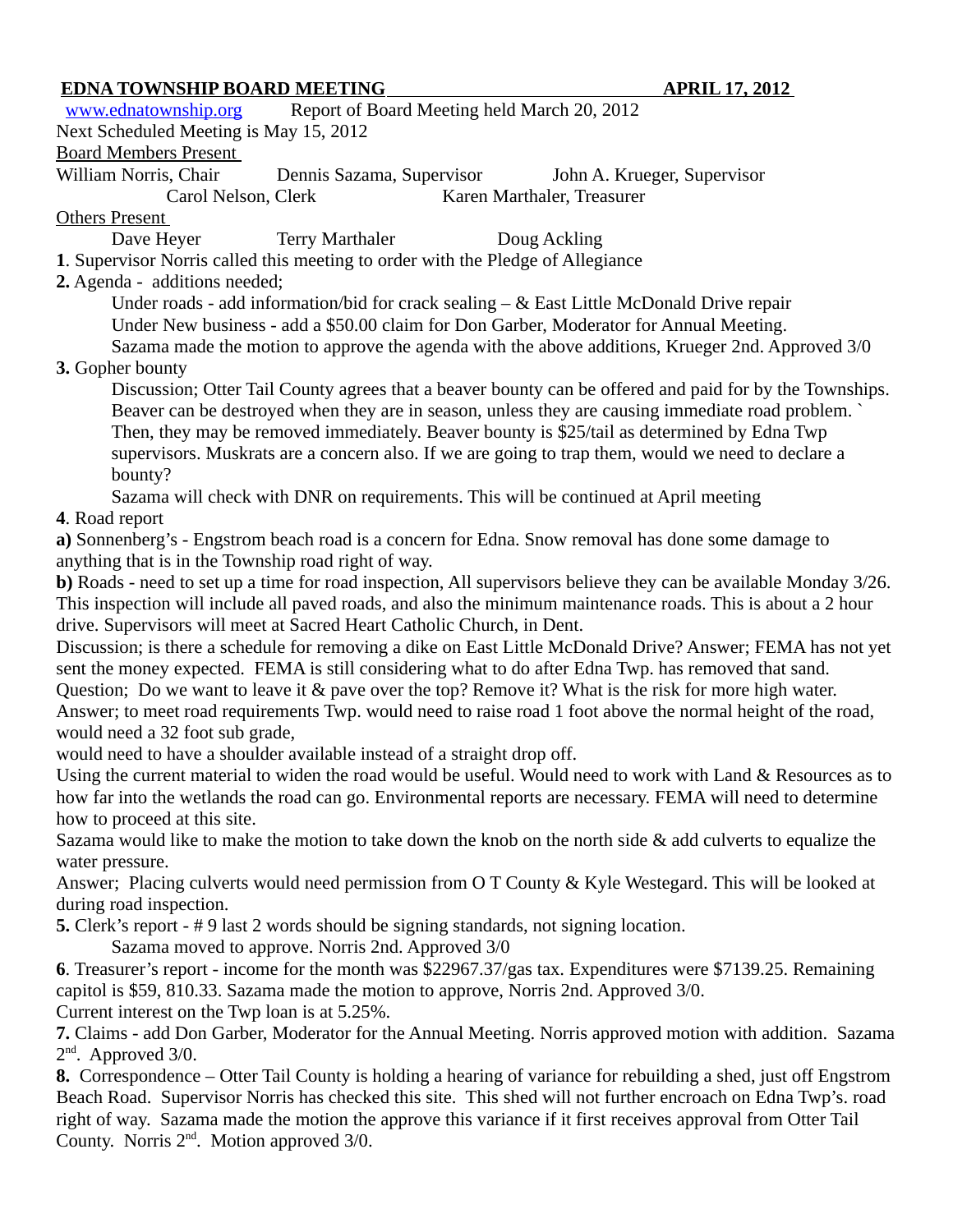**9**. Unfinished Business

**a)** Sign inventory &Town line agreements. Heyer has written to all neighboring twps regarding shared lines. Most of Engstrom Beach Road property owners are residents of Edna twp.

Heyer suggest that Edna Twp. should take care of Engstrom Beach Road while Dora Twp takes care of Beaver Dam Road & 435th. Supervisors will include checking all of these roads during their Spring inspection. 363rd, 380th Ave, & Minnesota Street need minimum maintenance signs posted. Supervisors will need to write this as a resolution. Minimum maintenance roads are supposed to be barricaded during the winter. Edna Township does not plow these roads in the winter. Do check MAT laws as to what makes a minimum maintenance road. Engstrom Beach Road has a stated 55 mph sign & a 35 mph sign. This is incorrect. Could designate some of these roads as part of an urban district to regulate the speed limit. The rest of speed zones on the roads need either a resolution or a speed sign. If the Supervisors create resolutions for speed limits, they must name the roads, and describe how they meet criteria for the signage. Then post the signs. That relieves the liability risk to Edna Township.

Sazama made the motion for Heyer to create the correctly worded resolution, Norris 2nd. Approved 3/0.

**b)** Education Opportunities MAT short courses on Thursday 3/29, in Alexandria. Sazama may need to attend separately. Norris will drive. Sazama made to motion to approve all 5 of the officers to attend short courses. Norris 2nd. Approved 3/0.

**c)** Web site - Norris has been posting Clerk's & Treasurer's reports as they are sent to him. Let Norris know what else is needed on web site. Putting an agenda page on would be useful. Officers do need to receive the agenda before the meeting. Sazama moved to add an agenda page to the website. Norris 2nd. Approved 3/0.

**d)** FEMA will not release information to anyone except township supervisors, i.e. chairperson. 3/14 got a letter, in next 30 days will receive \$68,026.63, as repayment for work already done. Approved also other projects, up to \$150,000.

**e)** lawsuit - Svingen says the 2nd week in April, attorneys will be calling for discovery & depositions of all past board members & most of the current board members.

**10.** New Business

**a)** Swearing in elected board members. Norris did the honors for Krueger & Nelson.

**b)** Sazama nominated Norris as board chairman, Krueger 2nd. Motion approved 2/1(abstained).

**c)** Crack sealing bid came in from Arntson Construction. They would use elasticized materials. Arntson bids the job of crack sealing at \$215/hour with a 4 -5 man crew also using safety signs & lights. Norris will also get additional information from Arntson. Sazama will look for suppliers for additional bids. Cannot do anything until road inspection is done.

**d)** Norris made motion that East Otter Tail Focus is the official newspaper for legal ads. Krueger 2nd. Approved 3/0.

12. Topics listed under official business will be discussed at next meeting.

13. Adjourn at 9:45 Sazama made the motion to adjourn. Krueger  $2<sup>nd</sup>$ . Motion approved  $3/0$ 

Respectfully Submitted for approval Carol Nelson, Clerk April 17, 2012